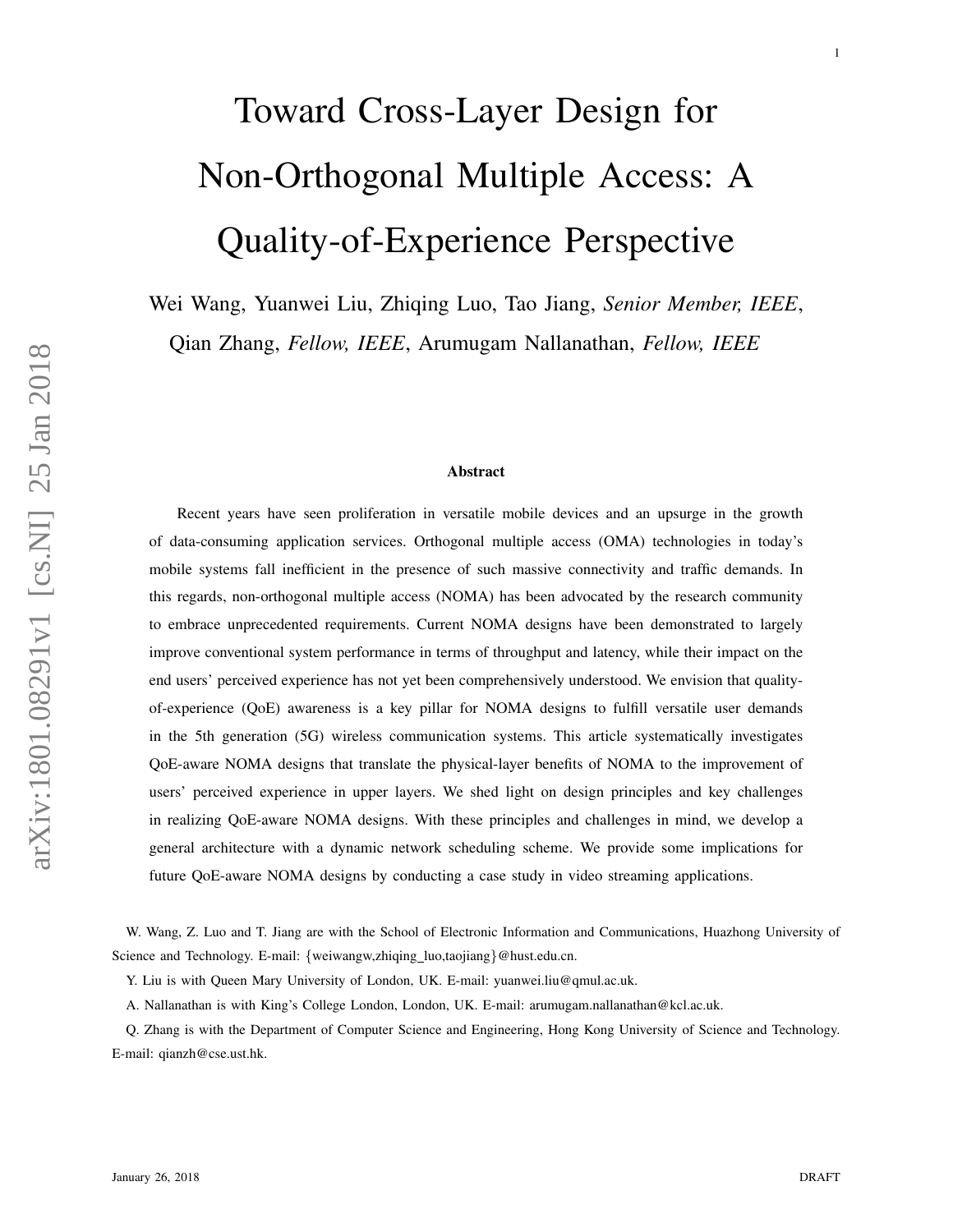#### I. INTRODUCTION

Recent years have witnessed a boom in versatile wireless devices and data-consuming mobile services. In the coming wave of a large number of new generation mobile Internet devices, including tablets, smartphones, smart wearables and so on, future 5th generation (5G) mobile networks need to support the massive connectivity of wireless devices. Additionally, the emergence of new data-consuming services, such as virtual reality (VR), augmented reality (AR), high-definition (HD) video streaming, cloud and fog computing services, have elevated the traffic demands.

The ever-increasing traffic demands have raised the stakes on developing new access technologies to utilize limited spectrum resources. Non-orthogonal multiple access (NOMA), as an emerging multiple access (MA) technology for improving spectral efficiency, has recently obtained remarkable attention [\[1\]](#page-14-0), [\[2\]](#page-14-1). The innovative concept of NOMA is to serve multiple users in a single resource block, and thus is fundamentally different from conventional orthogonal multiple access (OMA) technologies, such as time division multiple access (TDMA) and orthogonal frequency division multiple access (OFDMA). Recently, a downlink version of NOMA, termed multiuser superposition transmission (MUST), has been included for the 3rd generation partnership project (3GPP) long term evolution (LTE) initiative [\[3\]](#page-14-2). Another NOMA technology, namely layer-division-multiplexing (LDM) has been accepted by the digital TV standard advanced television systems committee (ATSC) 3.0 [\[4\]](#page-14-3) for its efficiency in delivering multiple services in one TV channel.

Despite growing attempts and extensive efforts on NOMA, most studies have focused on the physical layer (PHY) or medium access control layer (MAC) performance, such as throughput and PHY latency, while few have systematically investigated its impact on user's perceived quality of experience (QoE). QoE is the perceptual quality of service (QoS) from the user's perspective [\[5\]](#page-14-4). Given the context that the growth of future traffic demands is largely driven by the visual-experience-oriented services, such as VR, AR, and video streaming, there is broad consensus among leading industry and academic initiatives that improving user's QoE is a key pillar to sustaining the revenue of service providers in future networks [\[6\]](#page-14-5). Despite this agreement on the importance of QoE, our understanding of how NOMA affects QoE is limited. The reason is that NOMA is a PHY/MAC access technology whose primary goal is to improve spectrum efficiency in the presence of massive connectivity, while QoE is an upper-layer concept related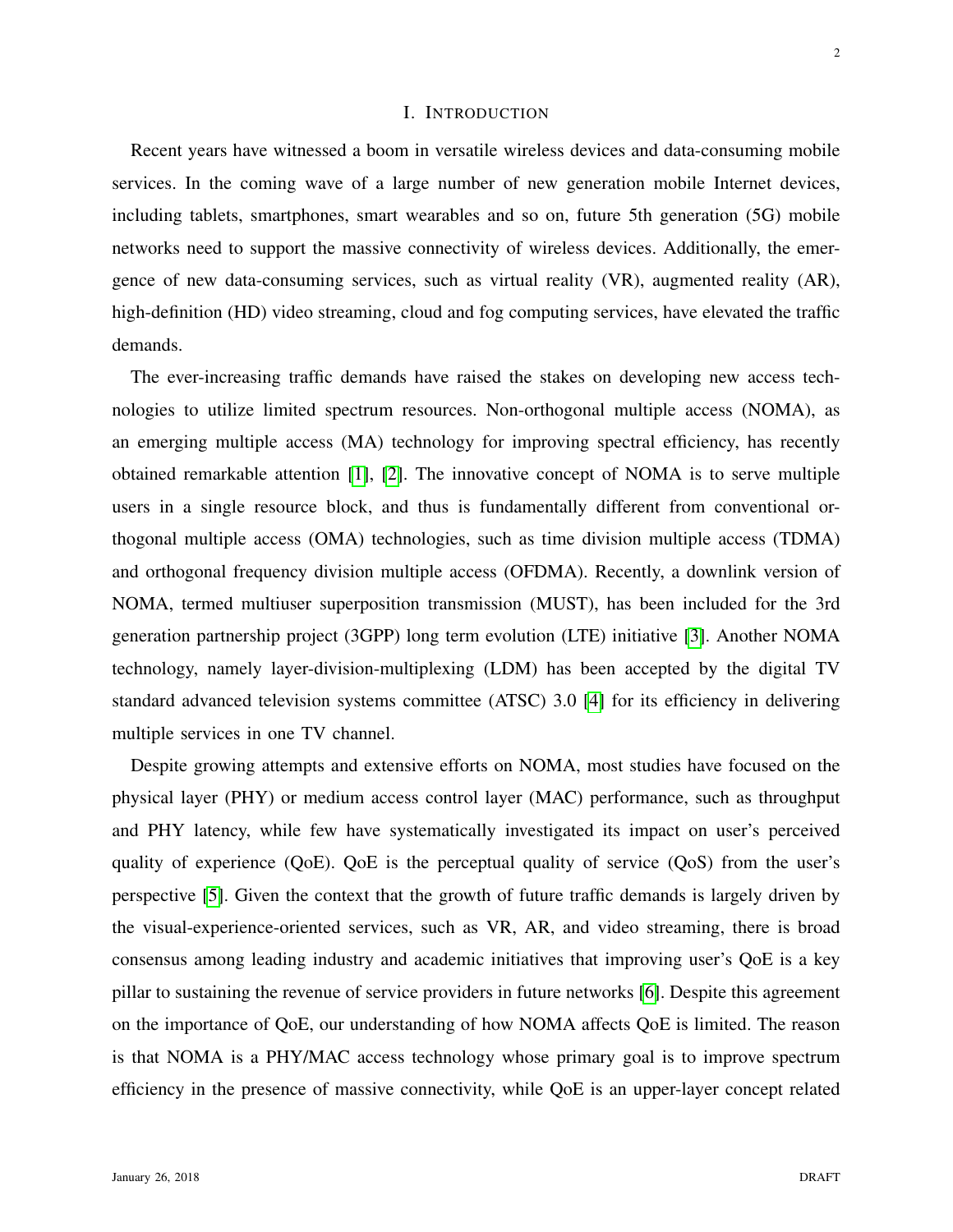to user engagement and end-to-end quality.

The goal of this article is to explore the upper-layer impact of NOMA on the user side, and call attention to a clean-slate redesign of cross-layer NOMA frameworks for QoE provisioning. The remainder of this article is structured as follows. In Section II, we start at a deep dive into NOMA system architectures, and then review QoE demands and the challenges of realizing QoE awareness in NOMA systems. Specifically, we shed light on QoE metrics and confounding factors in NOMA systems, as well as how the lower-layer NOMA strategies affect user experience in the upper layers. Then, we follow on the heels of implications from the QoE analyses in NOMA, and propose a QoE-aware framework for NOMA systems in Section III. We build a model based on real-world datasets from a cellular service provider and take a case study on video streaming applications in Section IV. Merits of the QoE-awareness framework are verified, and implications about future QoE-aware NOMA schemes are provided in Section V.

#### II. EXPLOITING QOE AWARENESS IN NOMA

In this section, we describe the system architecture of NOMA from a cross-layer perspective, and discuss user experience issues that arise with NOMA. In particular, we highlight QoE demands and confounding factors in NOMA systems. We also investigate how the user experience in the upper layers is affected by NOMA in PHY/MAC.

#### *A. NOMA Premier*

The essential idea of NOMA is allocating non-orthogonal resources to multiple users by allowing controllable interference and tolerable decoding complexity at receivers. Basically, the gamut of NOMA technologies is divided into a pair of categories, that is, *power-domain NOMA* and *code-domain NOMA*. Power-domain NOMA multiplexes several users in the same subcarrier, by employing superposition coding (SC) technology at transmitters. At receivers, successive interference cancelation (SIC) technology is applied as such multiple users can be distinguished via different power levels [\[7\]](#page-14-6). Code-domain NOMA departs from power-domain NOMA in that it adopts multi-carrier operations. More particularly, it mainly relies on applying low density or non-orthogonal sequence designs at transmitters over multiple carriers, then invoking joint detection technology such as message passing algorithms (MPA) at receivers for obtaining coding gains. Representative code-domain NOMA technologies include sparse coding multiple access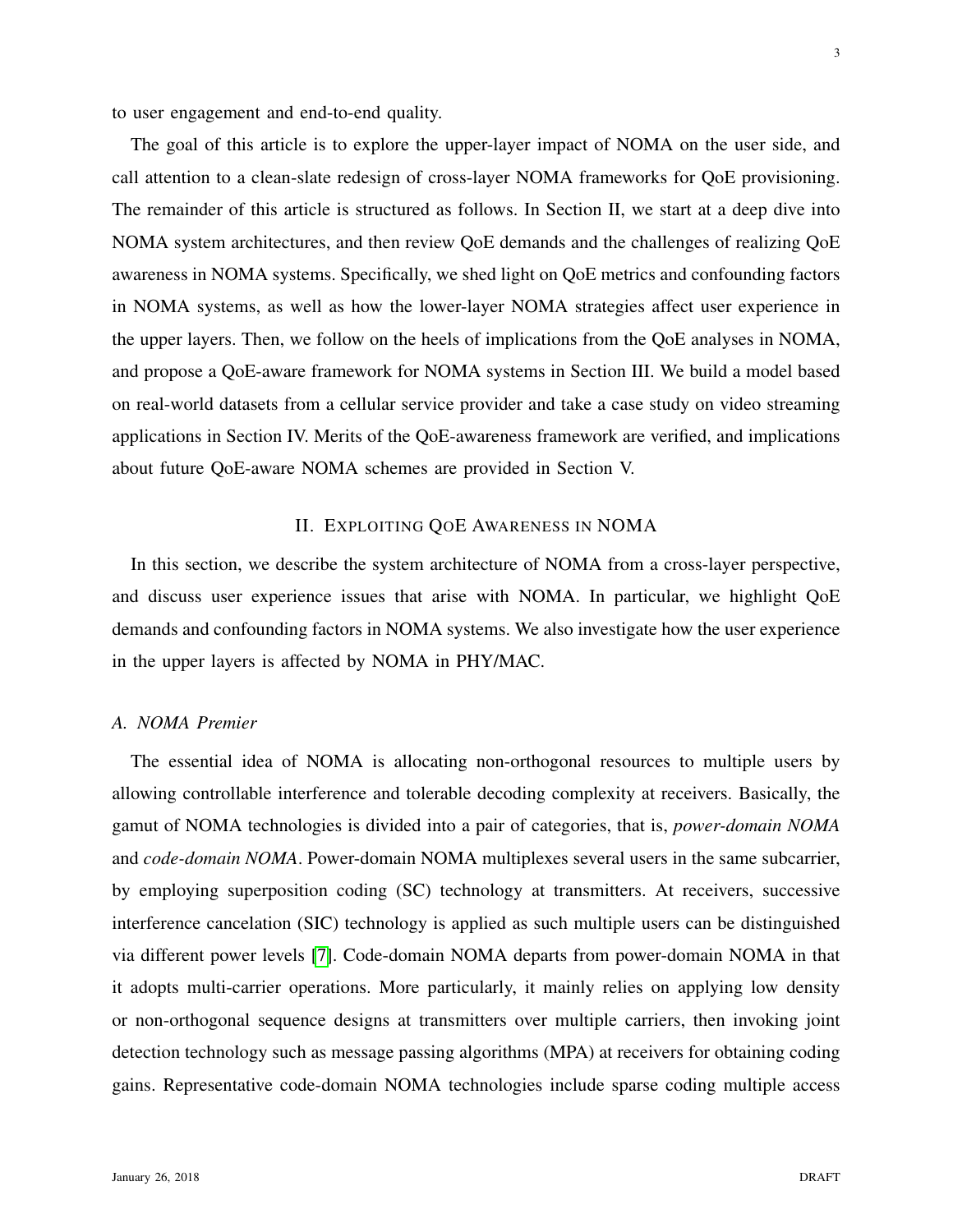

<span id="page-3-0"></span>Fig. 1. NOMA systems: a cross-layer perspective.

(SCMA) [\[8\]](#page-14-7), patten division multiple access (PDMA), and low density signature code domain multiple access (LDS-CDMA) [\[9\]](#page-14-8).

Fig. [1](#page-3-0) illustrates the system architecture of downlink NOMA from a cross-layer view. At the top level, content is delivered to users, who are in different contexts such as at home, in office shops, and in transportation. To this end, the content is first encoded into bit streams that are passed from the application layer to the lower layers, where packets for different users are scheduled and transmitted in a non-orthogonal manner. In particular, the powerdomain multi-carrier NOMA first partitions users into different clusters, and assigns each cluster to one orthogonal subcarrier [\[10\]](#page-14-9). Normally, effective user scheduling algorithms and power allocation approaches are employed. Regarding code-domain NOMA that is originally multicarrier based, appropriate codeword selection and power level adjustment at each subcarrier need joint consideration. Receivers perform corresponding decoding algorithms to extract their own information from the received frames at PHY. In visual-based applications, received data is buffered or played according to the data rate of the downlink, video quality, and display speed. Agnostic to all the above data transmissions and processes, users only sense and feel the services, basically the content delivered to and displayed on their own devices. We observe from Fig. [1](#page-3-0) that NOMA functionalities including user clustering, packet scheduling, and power allocation, are the cornerstones of the upper-layer service quality delivered to the end users. In the following

4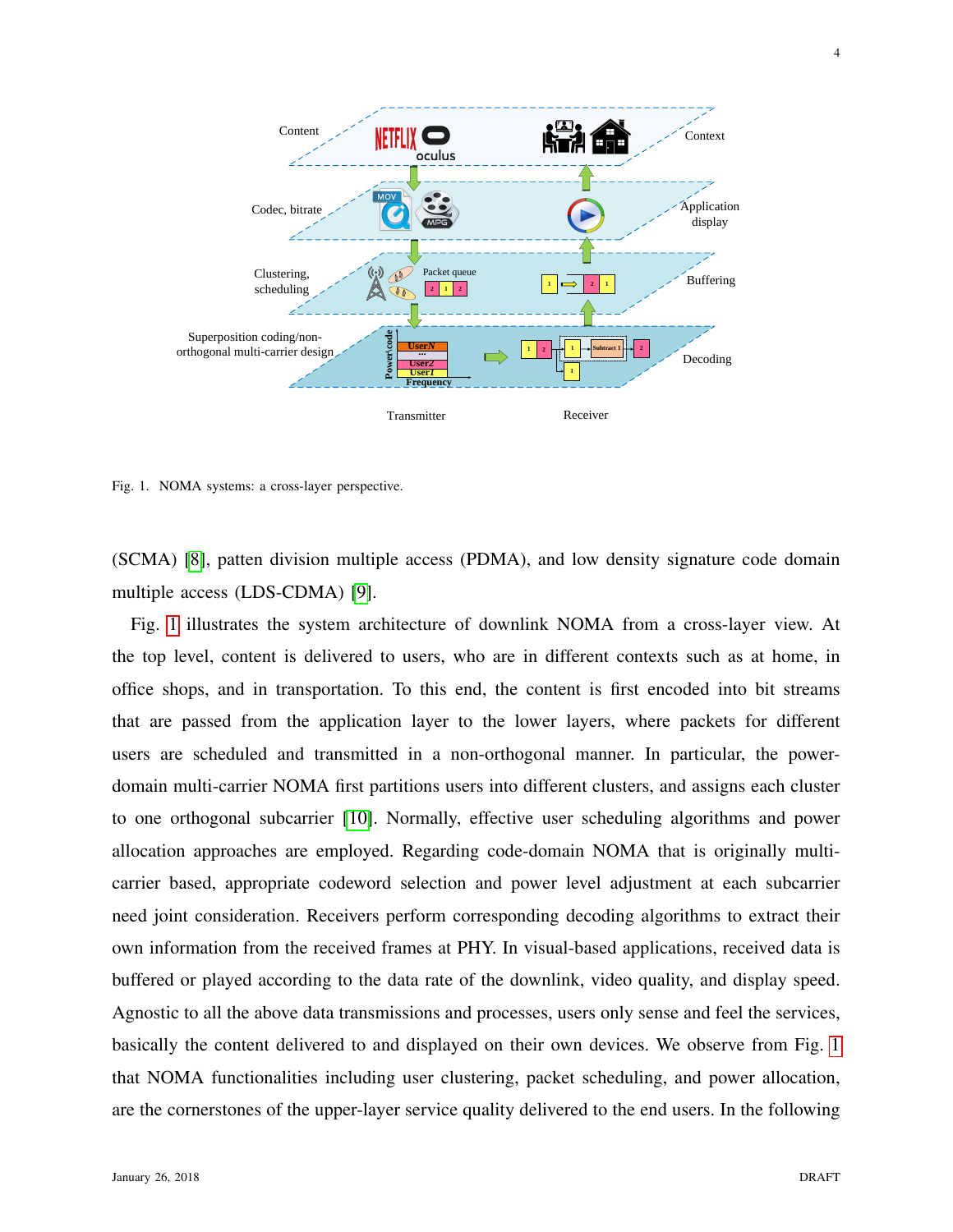

<span id="page-4-0"></span>Fig. 2. Complex interdependencies between QoE metrics and confounding factors. Controllable parameters at PHY also have impact on service quality or user engagement.

sections, we investigate the user experience in the NOMA system, and take one step further to analyze the impact of NOMA functionalities on the user experience. Architecturally, such a cross-layer design can be realized by following on the heels of the software-defined network (SDN) paradigm. In particular, a controller extracts the QoE requirements of different types of service from the upper layers. All the collected information is forwarded to lower layers to guide traffic scheduling and resource allocation in NOMA.

#### *B. QoE Metrics and Confounding Factors in NOMA Systems*

NOMA is conventionally evaluated using PHY connection-centric metrics such as throughput or sum-rate capacity. However, conventional connection-centric designs have become a barrier to meeting the diverse application requirements and the quality expectation of the end users, especially for the rapid expanding visual-experience-oriented services, such as VR, AR, and video streaming. Even though the data rate and throughput are increasing, current mobile networks are still facing poor user experience and low service quality [\[6\]](#page-14-5). The gap between the PHY system performance and higher-level user's perceived experience drives a paradigm shift from connection-centric designs to experience-centric designs. QoE is a metric that quantifies user's perceived experience from a subjective perspective [\[5\]](#page-14-4). To fully understand NOMA from the QoE perspective, we first investigate the complex relationship between the QoE metric and confounding factors in NOMA that may affect the user experience. Interdependencies between metrics and factors are depicted in Fig. [2.](#page-4-0)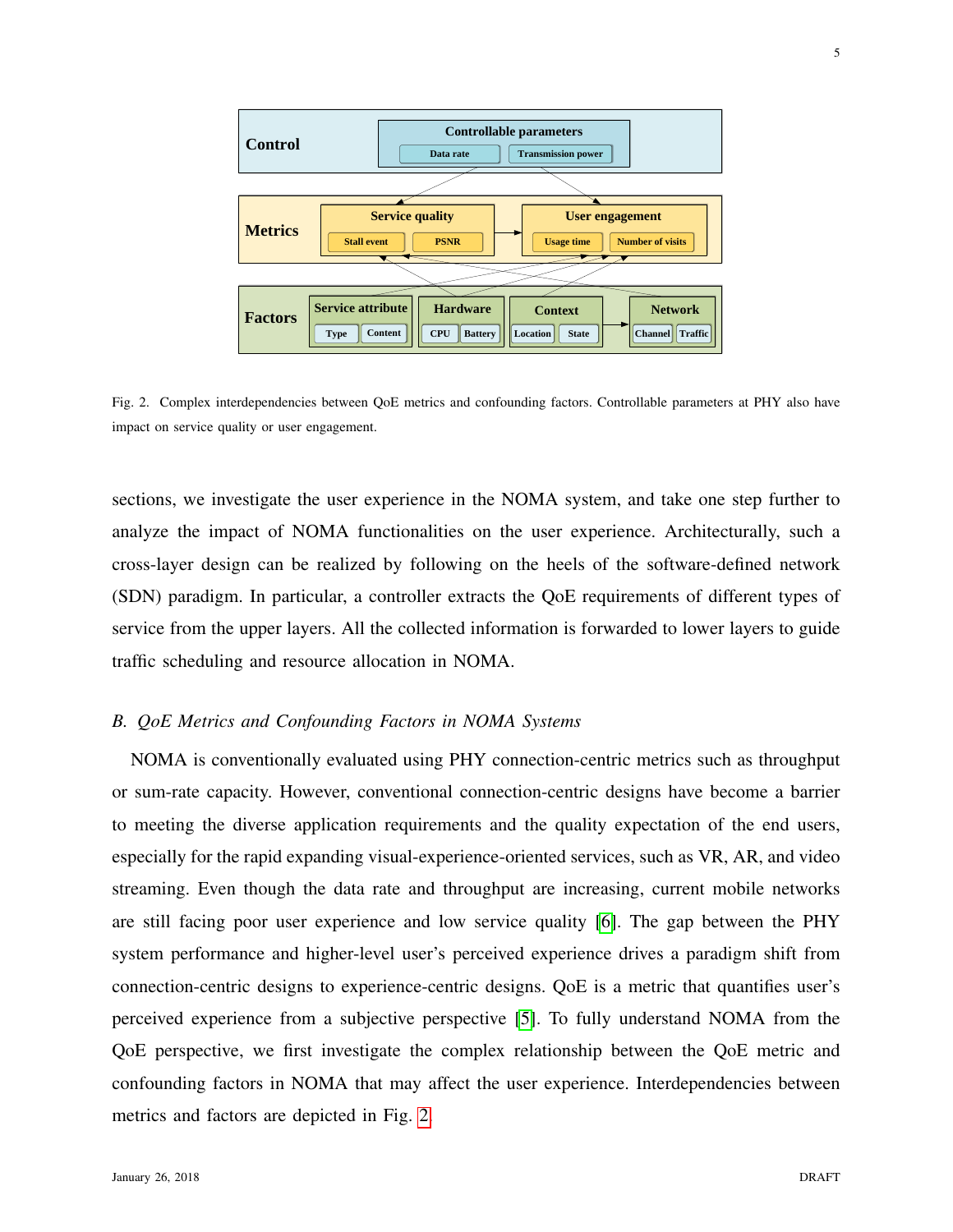Various metrics can be used to quantify user's different subjective experience. They are mainly divided into engagement metrics and quality metrics. Engagement metrics such as *usage time* and *number of visits* reflect user's satisfaction and content's popularity. Given a certain context and service content, user engagement largely depends on the service quality. The commonly-used industry-standard quality metrics include *peak signal-to-noise ratio (PSNR)* and latency-wise metrics such as *join time* and *stall event*. PSNR is most commonly used to measure the quality of reconstruction of lossy compression codecs in visual-based services. Join time represents the time it takes for the service to start offering content (such as video) after the user initiates a request, which indicates the start-up delay and thereby leading to different levels of satisfaction for the service. The number of stall events is a crucial indicator of end-to-end latency during the service usage and undermine user experience.

Confounding factors. There are many confounding factors impacting on user engagement and service quality. Confounding factors mainly include network conditions, hardware capabilities, context and service attributes.

- Network conditions include traffic, channel, and interference conditions. Since bad network condition will significantly degrade user experience, many QoE models regard network condition as one of the most influential factors for user's QoE.
- Hardware capabilities including CPU processing ability, battery condition, and screen size affect user's QoE demands as well as perceived experience. For example, the processing capability of CPU largely determines player's start-up delay and users of low-end devices are more concerned with the CPU resources required by the service.
- Context includes location, user's state (such as driving, walking, dining), and surrounding environments (such as office, coffee shop). Context also indirectly affects service quality as different contexts may result in different network conditions (such as interference and channel conditions).
- Service attributes include type, content and popularity. In general, users tend to spend more time using services with their preferred attributes, which are valuable references for QoE evaluation.

#### *C. Understanding NOMA from the Perspective of QoE Awareness*

Conventionally, NOMA is proposed as a novel PHY/MAC multiple access paradigm and is designed to support massive connectivity with low latency and diverse service types. To fully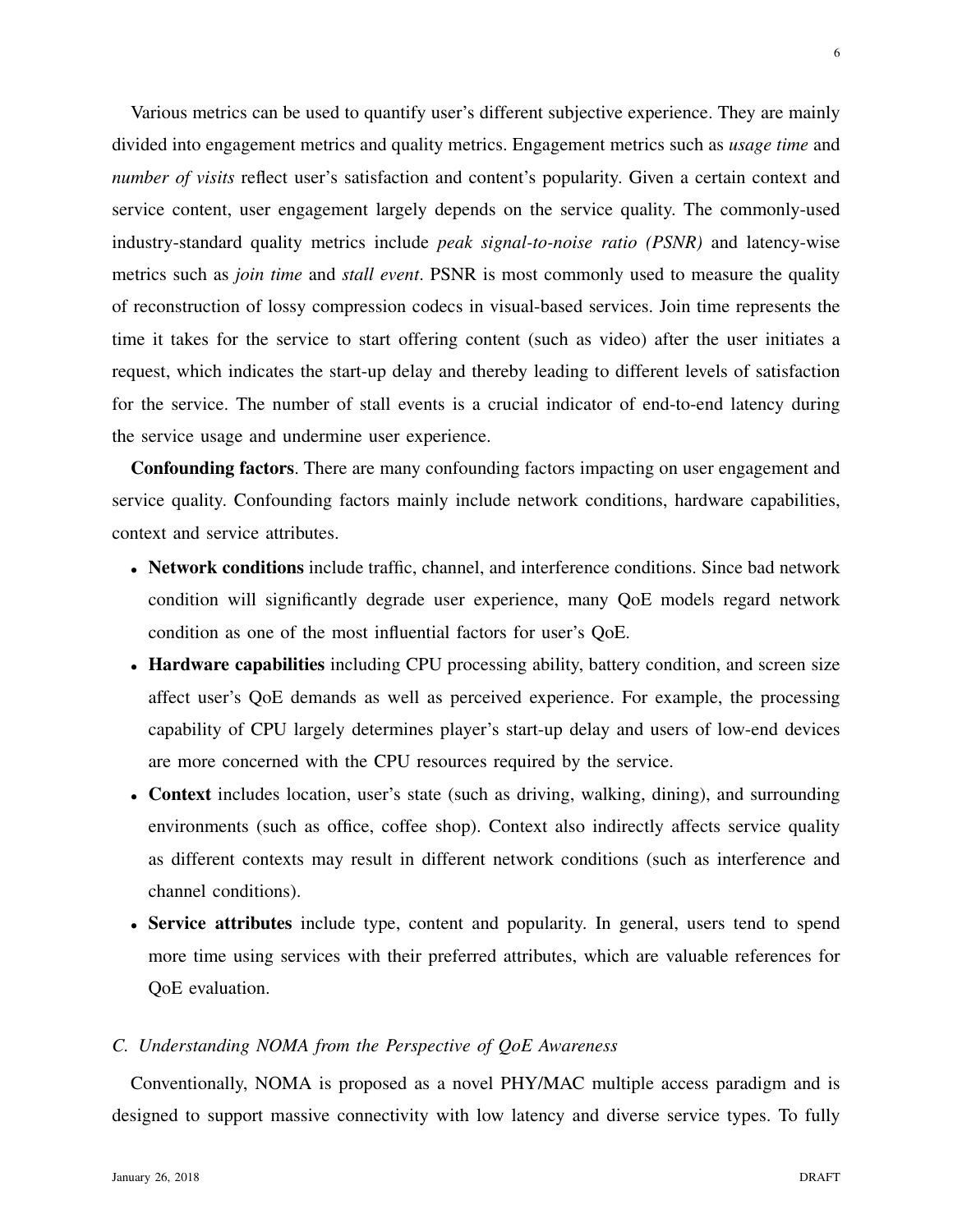reap the benefits of NOMA to improve end-to-end performance and user's perceived experience, we investigate how NOMA in PHY/MAC affects user experience in the upper layers.

*1) QoE Awareness in Transmission Pipeline:* The crux of NOMA is to assign multiple users to the same time/frequency/code resource units with tolerable interference. From the PHY-level perspective, two or more users are clustered to achieve maximal sum-rate capacity or throughput with fairness or latency constraints [\[11\]](#page-14-10). However, from the user's perspective, it does not provide QoE guarantee for each user. Recall that QoE demands are heterogeneous due to user's preference, hardware diversity, context difference and so on, and thus data rate or throughput cannot ensure user's QoE. To overcome this predicament, it is required to translate the upperlayer demands and diversity into PHY objectives and constraints. The confounding factors such as service types and hardware conditions determining QoE metrics should be considered when clustering users in NOMA. Users with low-end devices or high sensitivity for latency can be clustered with delay-tolerant users with residual computational power.

Power allocation and packet scheduling schemes in NOMA should also be tailored to support QoE provisioning. Conventionally, power-domain NOMA allocates different users with different power levels for achieving a good throughput-fairness tradeoff [\[7\]](#page-14-6). Regarding code-domain NOMA, it relies on sparse or low density spreading sequences to multiplex users on multiple subcarriers for realizing overloading, with the aid of the so-call coding gain [\[8\]](#page-14-7). From the QoE perspective, power allocation schemes should reap the benefits of NOMA without compromising individual's QoE. Likewise, packet scheduling schemes in NOMA need to be reformulated to support QoE awareness. User engagement and quality metrics should be considered as constraints or objectives, and factors such as hardware, service type, and context information should be taken into account.

*2) QoE Awareness in Reception Pipeline:* At the receiver, a decoding algorithm with increased complexity is normally employed to cancel multi-user interference in NOMA. The extra cost in decoding NOMA packets may not be affordable to devices with limited remaining battery or computational capabilities, and thus may shorten usage time or cause CPU process delay that undermines user's QoE.

The decoding issue is more complex in power-domain NOMA, in which SIC is performed at receivers in a descending order of signal-to-interference-plus-noise ratio (SINR). Once a receiver fails to decode a packet in SIC, the following packets become undecodable. On the one hand, multiplexing more users in the same resource unit can potentially achieve higher sum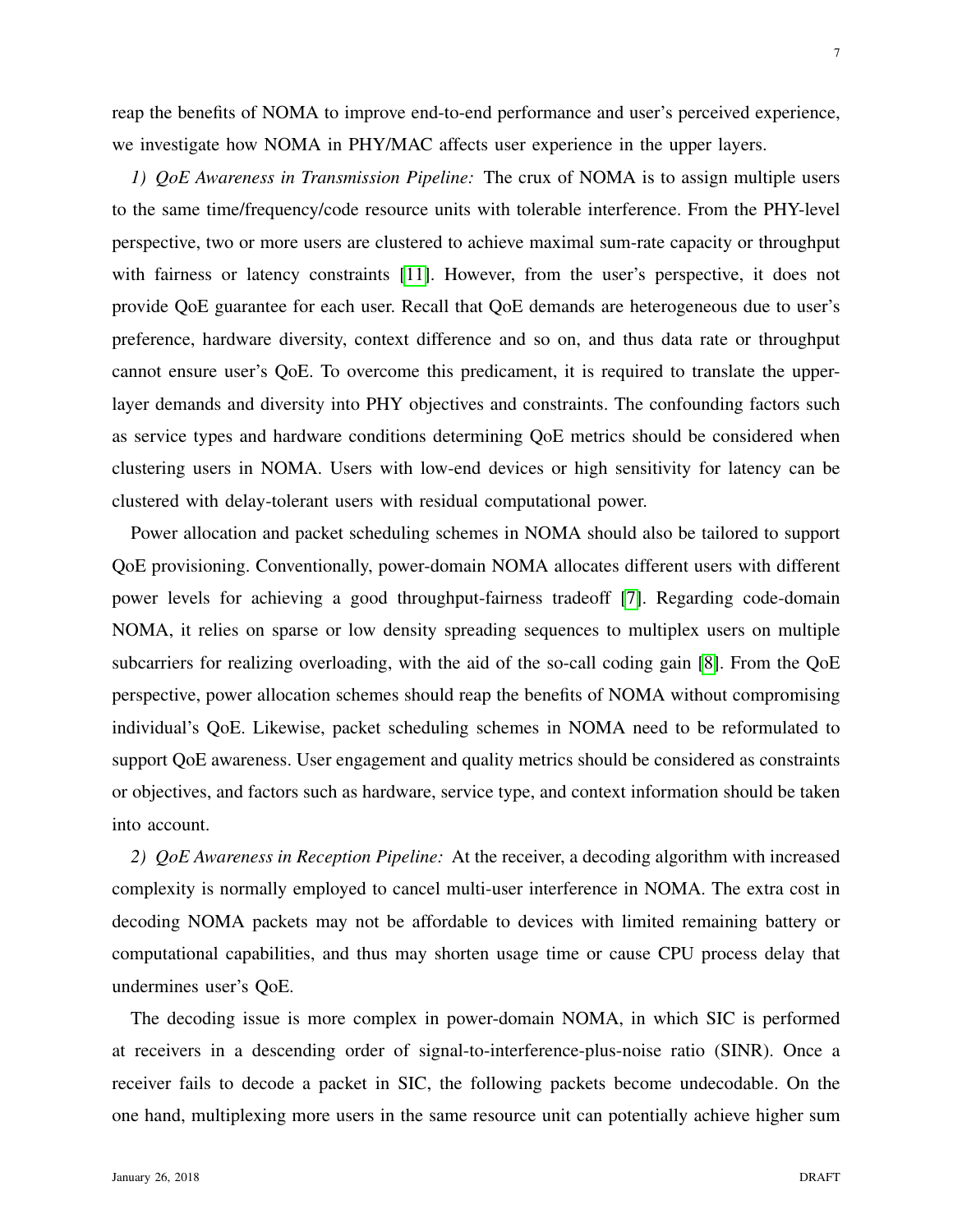

<span id="page-7-0"></span>Fig. 3. QoE-aware NOMA framework.

rates, thereby amortizing network congestion. With proper configurations and channel conditions, multiplexing more users creates greater potential to satisfy more users QoE demands. On the other hand, it increases the probability of decoding failure and thus undermines the robustness of packet transmission. This issue becomes more severe in dynamic, unpredictable radio environments such as buses or trains. The sacrifice of robustness may lead to unstable service quality such as stall events in video streaming. Additionally, it incurs substantially higher computational overhead at users with low SINR, which drains battery and may incur processing delay for low-end devices. As a result, NOMA schemes are expected to consider the decoding capabilities at user end and the corresponding QoE demand to play proper strategies.

#### III. QOE-AWARE NOMA FRAMEWORK

In this section, we develop a cross-layer NOMA framework that provides QoE guarantee for the NOMA system.

#### *A. Overview*

Fig. [3](#page-7-0) outlines the proposed QoE-aware framework that facilitates the NOMA system to schedule users and packets in order to fit user's diverse QoE demands. In particular, the key design components are described in a top-down fashion.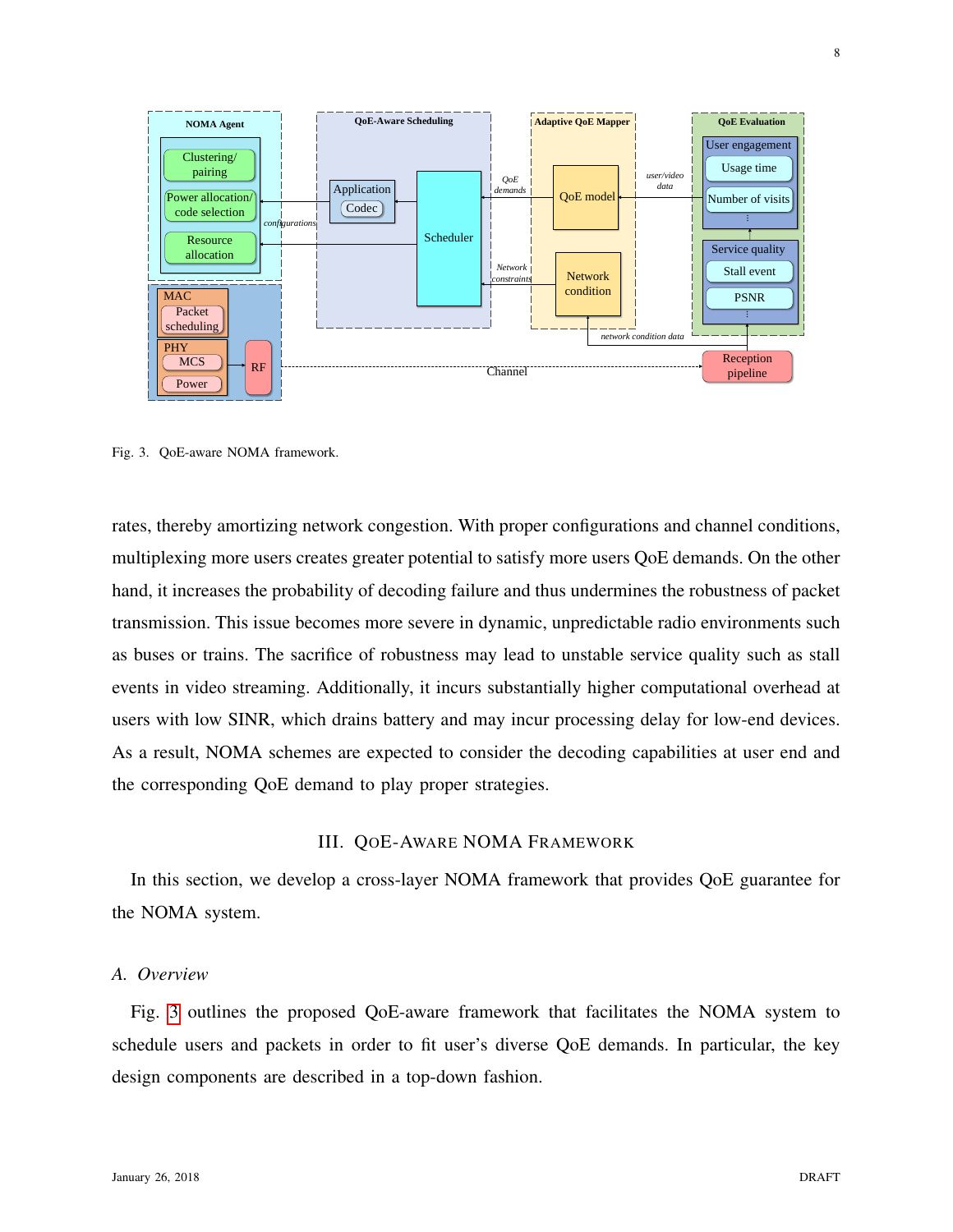- QoE Evaluation. The function of QoE evaluation is to collect user data and estimate QoE demand for each user. User data consists of two parts: historical data and real-time data. The historical data contains complete datasets of user engagement, service quality, confounding factors and corresponding NOMA configurations and parameters. These datasets are used to train a QoE demand profile for each user indicating their preferences.
- Adaptive QoE mapper. The adaptive QoE mapper translates QoE demands from users to objectives and requirements described by controllable system parameters in NOMA. The mapper is built based on the QoE model trained in QoE evaluation and the real-time network condition feedback. It interacts with the network protocol stack through a scheduler.
- Scheduler. The scheduler acts as a control plane that derives feasible or optimal configurations to fulfill the requirements given by the adaptive QoE mapper. The configurations, including power allocation, user clustering, queuing, and resource allocation strategies, are tuned based on the updated QoE model as well as network condition feedback from users or measured by the transmitter.
- **NOMA agent**. The NOMA agent resides atop PHY/MAC and acts as an interface between NOMA functionalities and the scheduler. It exposes commands from the scheduler to NOMA functionalities to perform user clustering/pairing, power allocation, and packet scheduling.

In the following two sections, we shed light on how to implement the above framework to achieve QoE guarantee for different users in NOMA with adaptive scheduling.

#### *B. Adaptive Mapping for QoE-Aware NOMA*

The design rationale of QoE-aware NOMA is in a top-down fashion: we start with user's perceived QoE and map QoE demands into system parameters that are taken as input to derive proper NOMA configurations. Since QoE can be quantified from different perspectives, we perform a data-driven QoE analysis based on user data collected by service providers. For each user, we identify a subset of factors that have the most significant impact on QoE while screening out insignificant factors to reduce dimension and noise. To this end, we measure the importance of a factor using information gain, which represents the informative level of a feature. Then, we rank all factors based on information gain and select the top-k factors.

Since QoE greatly depends on the user's personal preference as well as the context, the QoE of different users can be quite disparate even for the same content and service quality. To take into account user disparity, we build a distinct QoE model for each user based on collective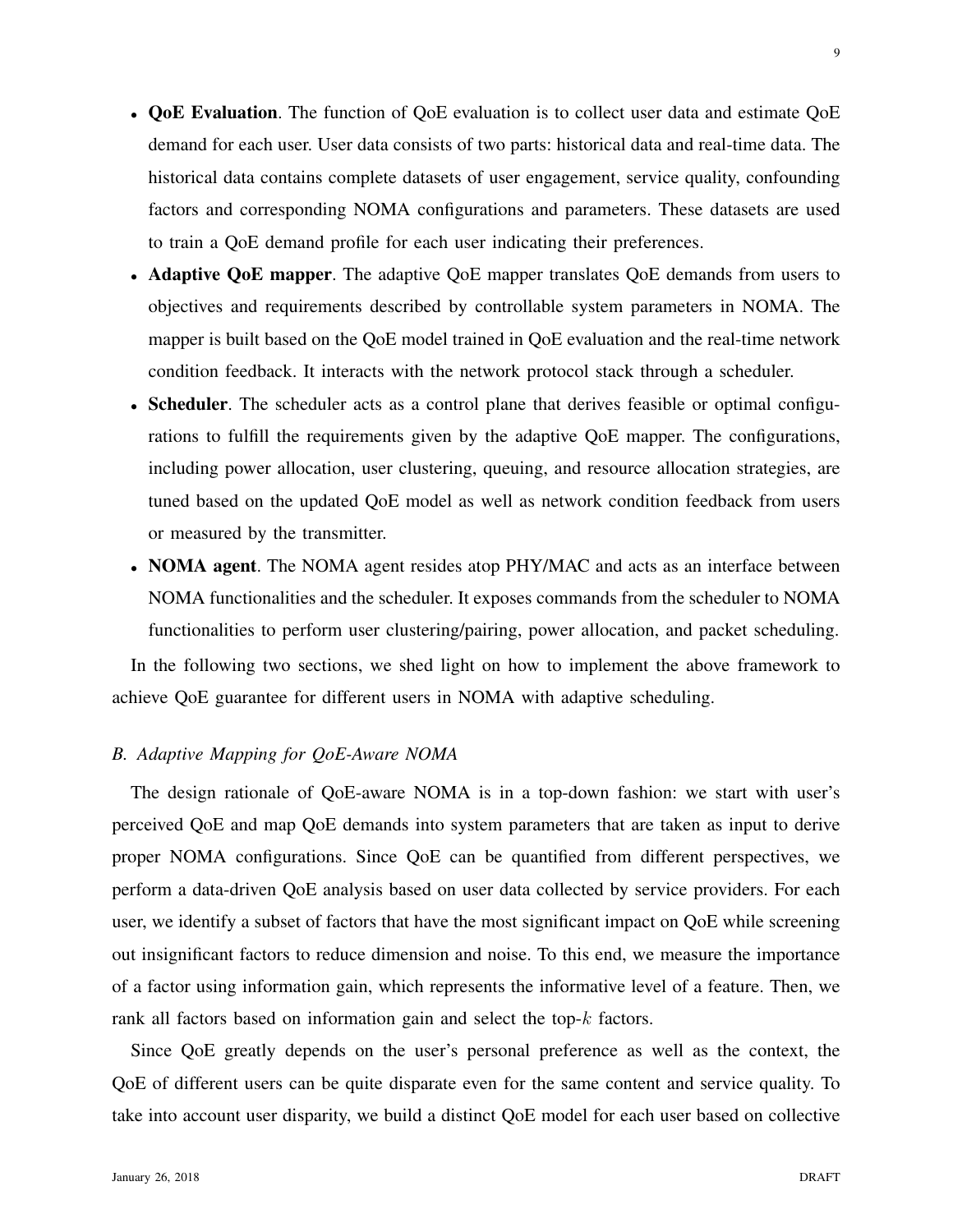matrix factorization [\[12\]](#page-14-11), which is used to discover the latent features underlying the interactions between user engagement and service quality. The users' QoE is represented by a matrix where each entry indicates the QoE of a user for a service. Similarly, user preferences, contexts and attributes such as age, gender, and data plan form a user matrix; and a service matrix describes service attributes such as bitrates, codecs and other system parameters in NOMA. Our key idea

is to jointly factorize QoE matrix, user matrix, and service matrix into two low-rank matrices describing latent factors in NOMA. The underlying intuition is that, by transforming both user and service matrices to the same latent factor space, we can estimate the user preference to these latent factors and content score on these factors. We iteratively use all the data of services used by a user to train the user's preference vector, and feed all the data of users who have used the service into a model to learn the video score vector. Finally, the factorization results are combined in a weighted sum to establish a personalized QoE model that maps QoE demands to controllable parameters in the NOMA system.

#### *C. QoE-Aware Scheduling in NOMA*

The adaptive QoE mapper translates users' QoE demands into system parameters and requirements that are controllable to the NOMA system. The scheduler takes these parameters and requirements as input to derive proper scheduling and configuration strategies for NOMA.

To sustain users' QoE demands in a long-term way, the scheduling strategies are derived by formulating the problem as a dynamic scheduling problem. We consider a scenario where the time of service T is descretized into slots t. Our goal is to obtain an optimal scheme to cluster users in NOMA and schedule resources to minimize the average QoE loss for all the time slots, while satisfying the QoE requirements for all the users in NOMA. For example, in a video streaming case, we minimize time-averaged total quality loss for all video streams while maintaining the long-term fluency by controlling buffer data to restrain the number of stall events. In each time slot, the scheduler checks the data queue and network conditions. Then, it derives the optimal scheduling strategy by making a joint decision to reallocate resources and update the queue. In order to manage this problem, as shown in Fig. [4,](#page-10-0) the user clustering strategies need to be determined. Recall that confounding factors such as context, network conditions, and hardware capabilities largely determine the performance of user clustering from the QoE perspective. We set constraints for user clustering strategies based on QoE requirements imposed by these confounding factors, and maximize  $\sum_{u} q_u(t) \cdot p_u(t) - \omega \sum_{u} Q_u(t)$ , where  $q_u(t)$  is the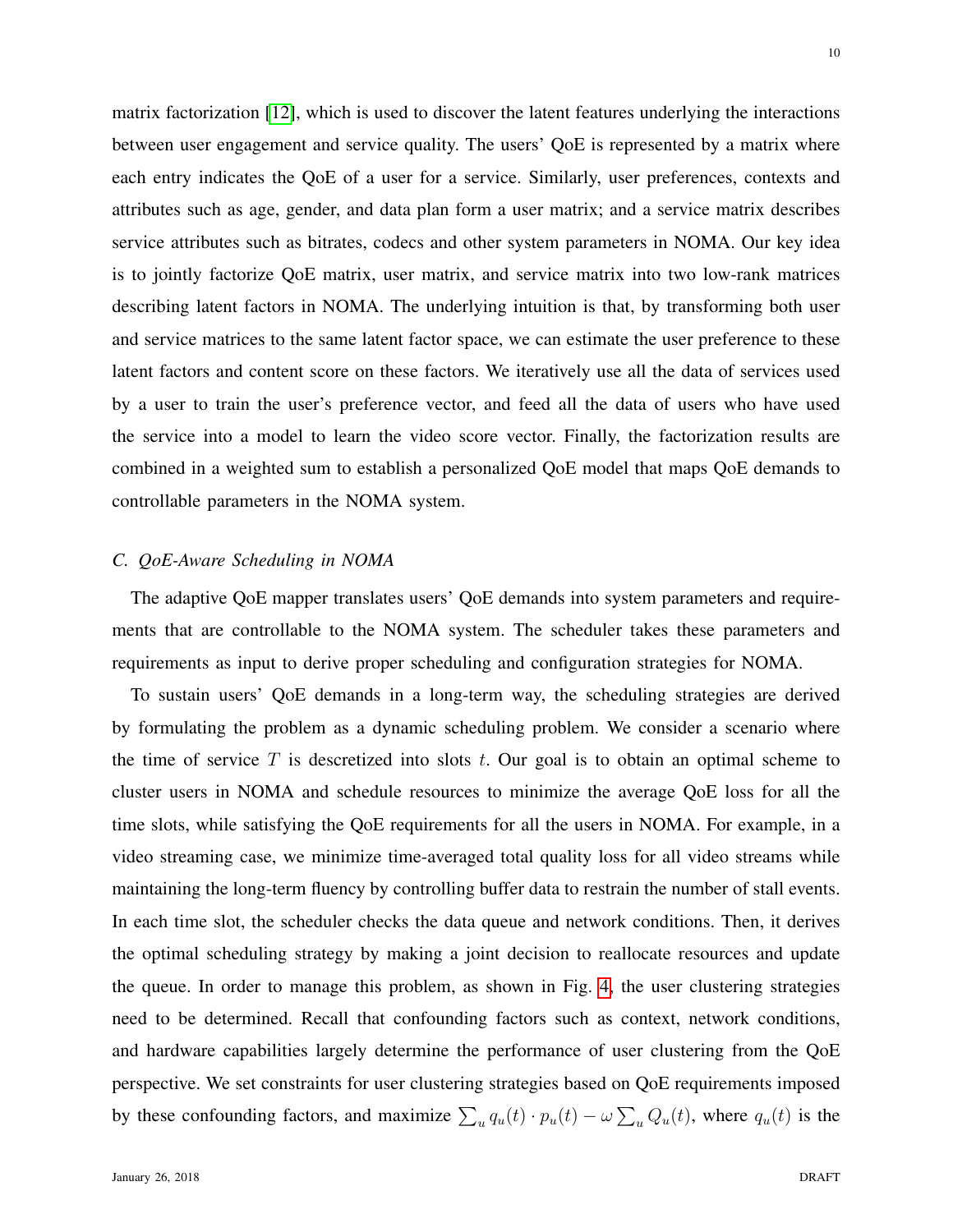

<span id="page-10-0"></span>Fig. 4. QoE-aware scheduling in NOMA.

data queue for user u in slot t,  $p_u(t)$  the playing duration (the duration of the video been played by the user) of data received by user u in slot t,  $Q_u(t)$  the QoE loss of user u in slot t and  $\omega$  the control parameter of the drift plus penalty obtained from users' QoE preferences. In addition, we allocate resource units and power to clustered users. For illustration, we only focus on the powerdomain NOMA. In each slot, users are allocated with different proportions of the total power P in the same frequency/time/code domain so that users can perform SIC for packet decoding. Note that transmission power and channel conditions determine the data rates of clustered users in NOMA, which decides  $p_u(t)$  along with the bitrate in the application layer. We select the optimal power allocation and scheduling scheme that delivers services with the minimal QoE loss on average while providing QoE guarantee for each user.

#### IV. CASE STUDY ON VIDEO STREAMING

In this section, we evaluate the QoE-aware NOMA framework using data-driven simulations. We consider power-domain NOMA to illustrate the merits. To model QoE requirements, we collected a large-scale dataset from a tier-one cellular service provider in China containing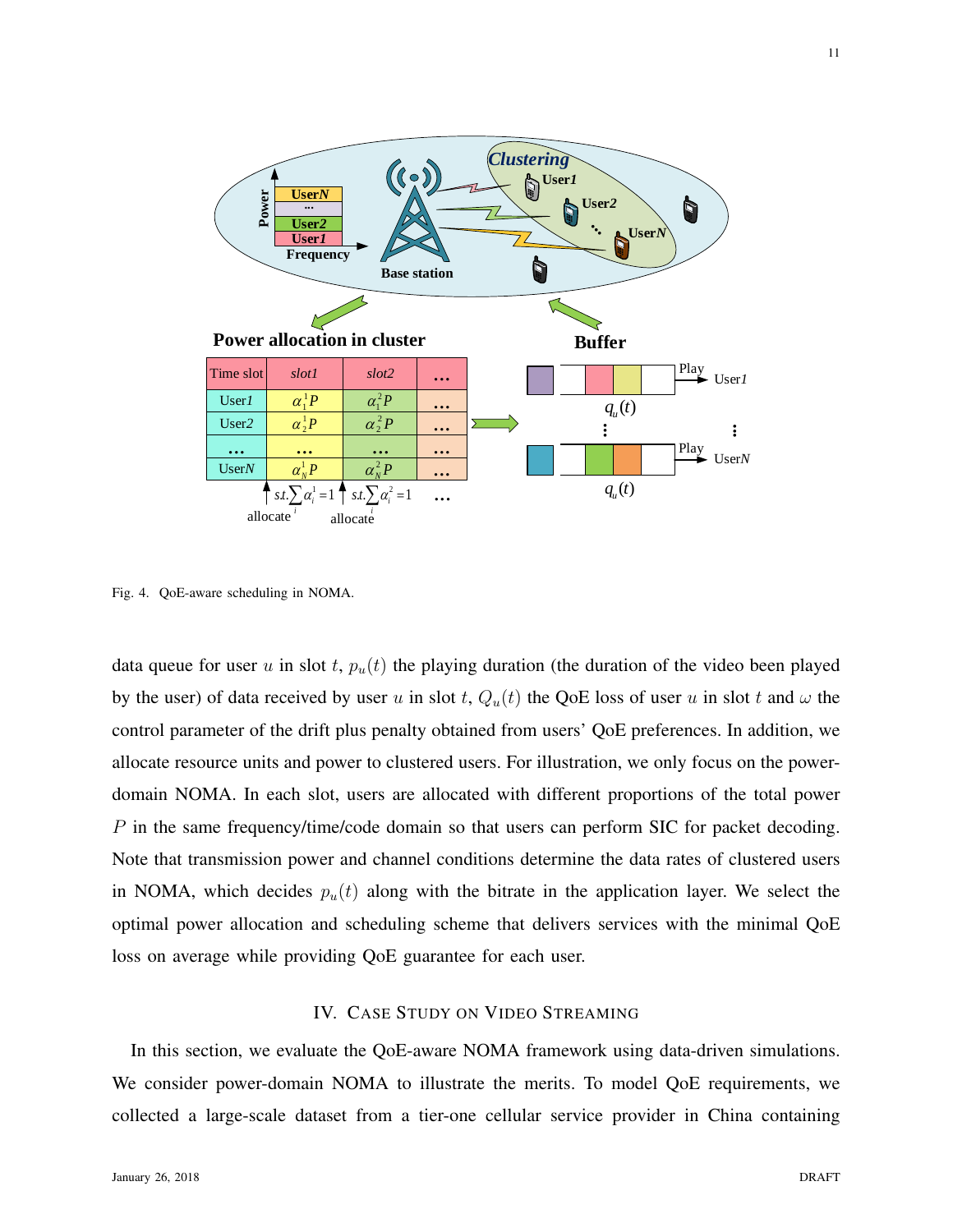

<span id="page-11-0"></span>Fig. 5. Performance under various values of  $\omega$  in NOMA.

traces of eight million users over eight months, including the complete raw IP flow traces in the core network and user profile database. We build a reliable QoE model for each user to construct the QoE evaluation and adaptive QoE mapper components in the framework. To evaluate our scheduling scheme, we turn to simulations. We consider a scenario where four users request video streaming services from one base station, whose transmission power is 20 dBm. Users are randomly distributed and move randomly within the radius of the base station. Rayleigh fading is used to model wireless channel. We use the Sony Demo, which is encoded in MPEG4 with four different quality levels, as the video streaming data. Video streaming services in which the video data is divided into sequential chunks encoded in different bitrates and quality levels. In each slot, video chunks are encoded with different quality levels and buffered at the user side to sustain video playing.

We compare our framework with the conventional framework where QoE demands are oblivious. In the QoE-oblivious NOMA system, resource allocation follows the max-sum throughput rule, that is, the power allocation and channel access mainly depend on the network conditions. Differently, QoE-aware NOMA considers users' QoE demands by minimizing time-averaged total quality loss while maintaining the long-term fluency by controlling buffer data to restrain the number of stall events. We evaluate the performance under various values of control parameter  $\omega$ , which indicates the importance of service quality valuated by users. Note that the QoE-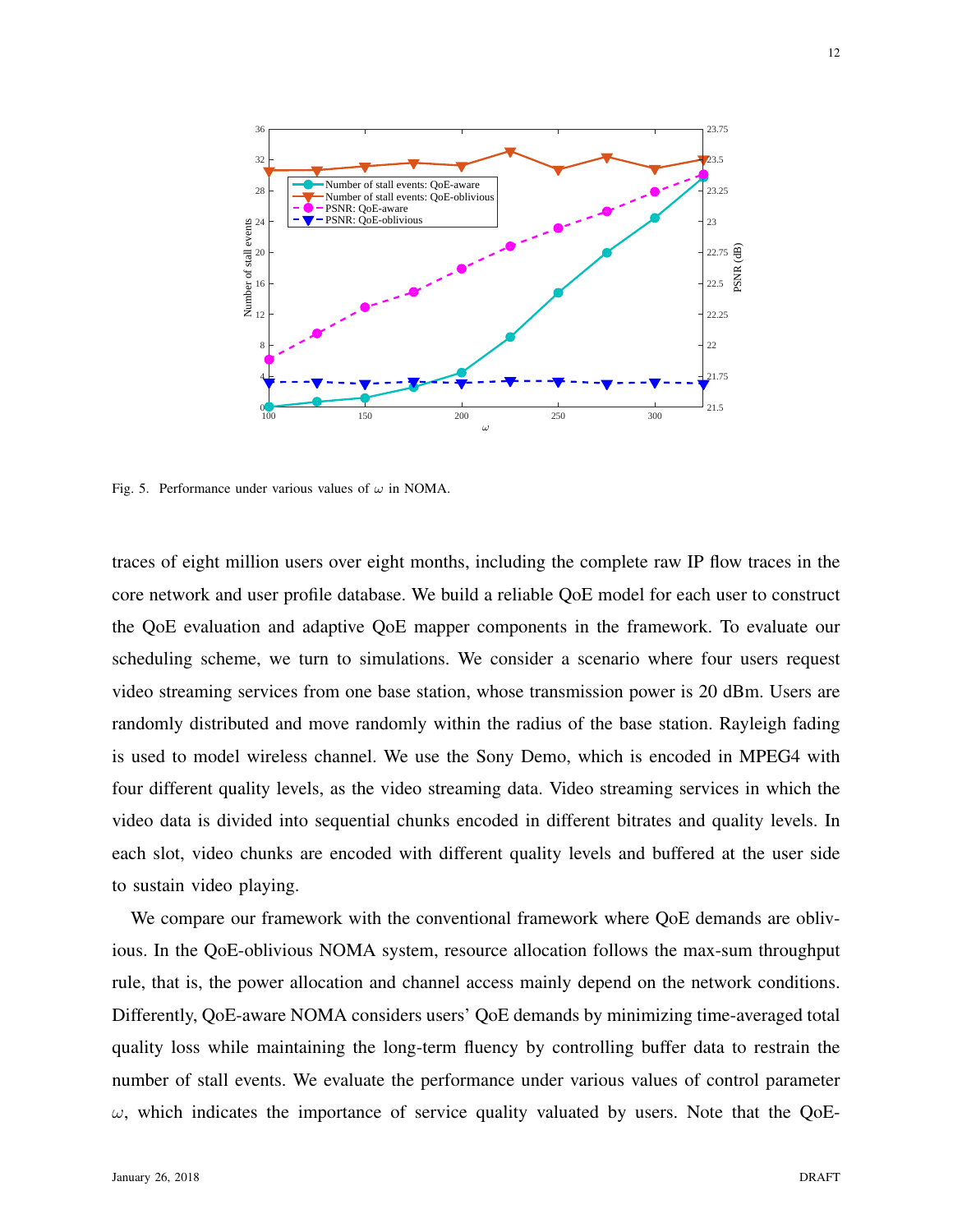

<span id="page-12-0"></span>Fig. 6. Performance under various bandwidths in NOMA.

oblivious scheme does not depend on  $\omega$  and is used as a reference to assess the merits of the QoE awareness.

In this study, we first evaluate the performance under various values of the control parameter  $\omega$ , which indicates the importance of service quality valuated by users. As shown in Fig. [5,](#page-11-0) the PSNR of QoE-aware NOMA is higher than that of QoE-oblivious NOMA, and the performance gain of QoE-aware NOMA increases with the value of  $\omega$ . It reveals that QoE-aware NOMA can better fit the diverse demands of users in that it provides better service quality for users with higher quality preferences.

The performance of the framework is also influenced by the network condition, such as available bandwidth. As illustrated in Fig. [6,](#page-12-0) both schemes achieve higher PSNR and fewer stall events with larger bandwidth. QoE-aware NOMA outperforms QoE-oblivious NOMA in all cases demonstrated, which indicates that QoE awareness can better adapt to the changes of bandwidth.

#### V. CONCLUDING REMARKS AND FUTURE DIRECTIONS

This article has envisioned the crucial role of QoE awareness in NOMA systems. Instead of merely focusing on the PHY/MAC system performance, QoE awareness exploits interdependencies among NOMA functionalities, confounding factors and user's perceived experience.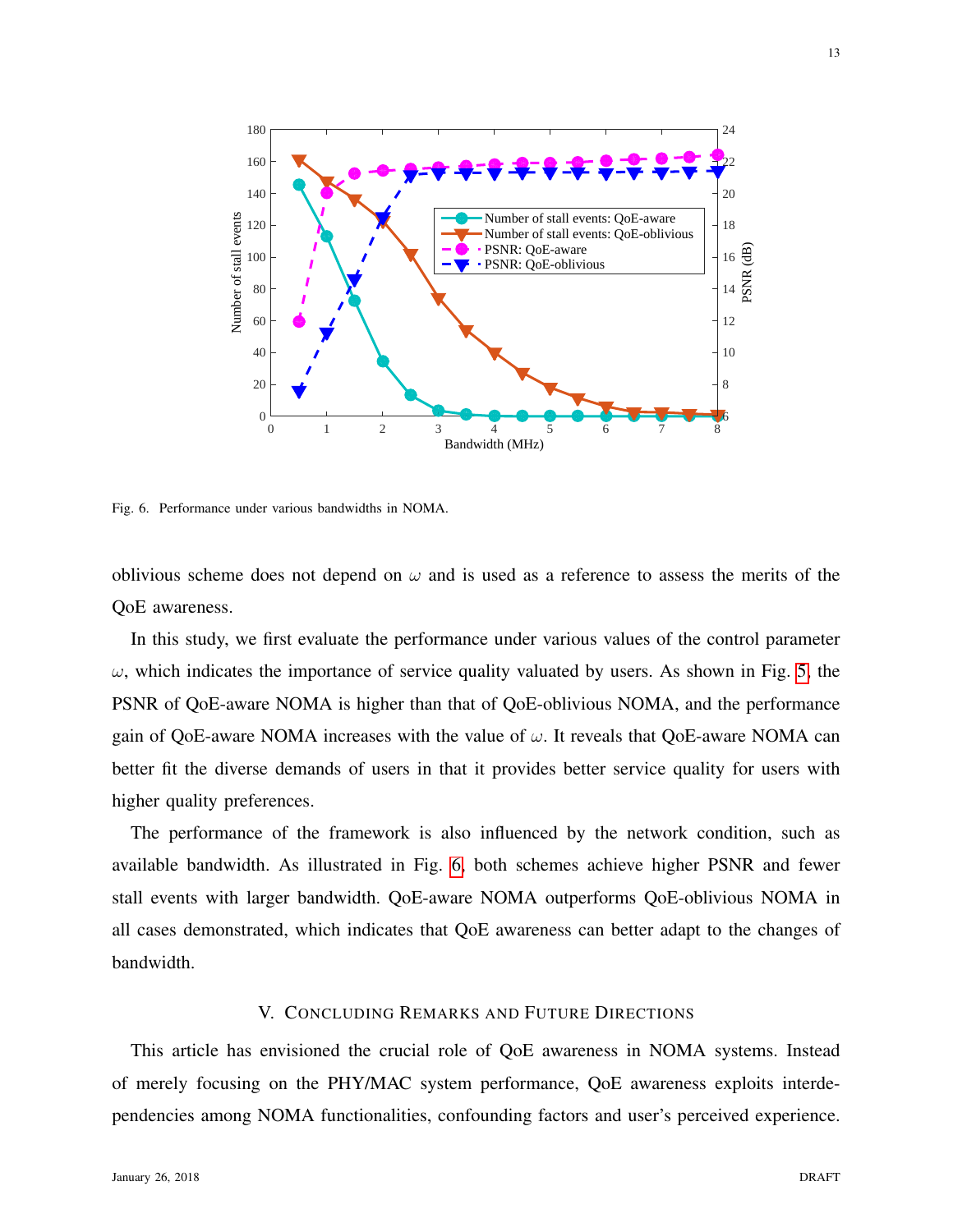Through careful investigation of the interplay between upper-layer demands and lower-layer configurations, we have presented a QoE-aware NOMA framework and demonstrated its merits by conducting a video streaming case study using real-world traces and simulations. Some observations in the case study can provide some implications for future designs of QoE provisions in NOMA.

However, the study of QoE-aware NOMA is still in its infancy. There are many open problems that need further investigation.

- Complexity-aware NOMA. NOMA improves spectrum efficiency at the cost of increased decoding complexity at the receiver side [\[1\]](#page-14-0). For example, power-domain NOMA requires receivers to perform SIC for decoding. The extra computations induced by NOMA add burdens at the user end and lead to extra processing delay. Such impacts are not considered in conventional NOMA designs, while they may undermine user's QoE. How to quantify these impacts and design complexity-aware NOMA is a new direction in designing QoEaware NOMA.
- Energy-aware NOMA. A typical application scenario of NOMA is 5G smart devices such as the Internet of things (IoT), wearables and smartphones with massive connectivity [\[13\]](#page-14-12), [\[14\]](#page-14-13). These devices, however, are power-constrained. Users may care more about their energy consumption and consider battery life as a dimension of QoE. However, NOMA introduces extra computation and even communication overhead that consumes the user's battery. There will be new trade-offs in NOMA when energy consumption is considered in QoE. How to jointly consider energy consumption and service quality in QoE-aware NOMA is still an open problem.
- QoE-aware NOMA in different applications. It has been shown in [\[7\]](#page-14-6) that NOMA can be applied to different communication scenarios, including device-to-device (D2D), multipleinput-multiple-output (MIMO), and cooperative transmission. This article investigates the general interdependencies between QoE and NOMA, while there are still many design challenges and practical issues in realizing QoE-aware NOMA in these applications.
- Software-Defined NOMA. Recently the software-defined network (SDN) has been deemed as a new paradigm to improve spectrum manegement [\[15\]](#page-14-14) from the network architecture perspective. NOMA offers new PHY opportunities to improve spectrum efficiency. NOMA and SDN can be jointly considered in future system designs to boost spectrum efficiency.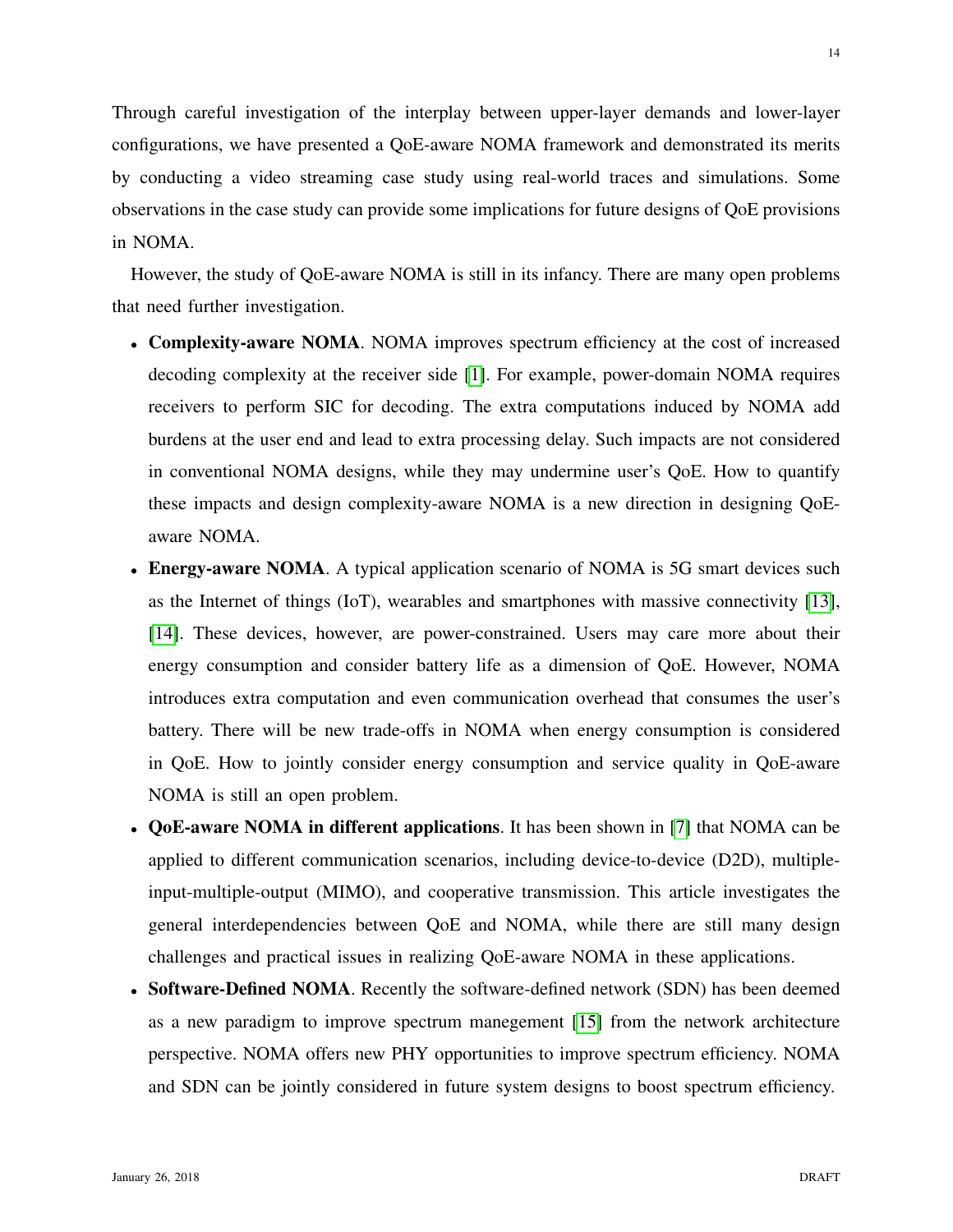#### ACKNOWLEDGMENT

The research was supported in part by the National Science Foundation of China under Grant 61502114, 91738202, 61729101, and 61531011, Major Program of National Natural Science Foundation of Hubei in China with Grant 2016CFA009, 2015ZDTD012, the RGC under Contract CERG 16212714, 16203215, ITS/143/16FP-A.

#### **REFERENCES**

- <span id="page-14-0"></span>[1] L. Dai, B. Wang, Y. Yuan, S. Han, I. Chih-Lin, and Z. Wang, "Non-orthogonal multiple access for 5G: solutions, challenges, opportunities, and future research trends," IEEE Commun. Mag., vol. 53, no. 9, pp. 74–81, 2015.
- <span id="page-14-1"></span>[2] F. Boccardi, R. W. Heath, A. Lozano, T. L. Marzetta, and P. Popovski, "Five disruptive technology directions for 5G," IEEE Commun. Mag., vol. 52, no. 2, pp. 74–80, 2014.
- <span id="page-14-2"></span>[3] "Study on downlink multiuser superposition transmission for LTE," 3GPP TS 36.859, Rel. 13, Mar. 2015.
- <span id="page-14-3"></span>[4] L. Zhang, W. Li, Y. Wu, X. Wang, S.-I. Park, H. M. Kim, J.-Y. Lee, P. Angueira, and J. Montalban, "Layered-divisionmultiplexing: Theory and practice," IEEE Trans. Broadcast., vol. 62, no. 1, pp. 216–232, 2016.
- <span id="page-14-4"></span>[5] Y. Chen, K. Wu, and Q. Zhang, "From QoS to QoE: A tutorial on video quality assessment," IEEE Commun. Surveys Tuts., vol. 17, no. 2, pp. 1126–1165, 2015.
- <span id="page-14-5"></span>[6] A. Balachandran, V. Sekar, A. Akella, S. Seshan, I. Stoica, and H. Zhang, "Developing a predictive model of quality of experience for internet video," in Proc. ACM SIGCOMM, 2013, pp. 339–350.
- <span id="page-14-6"></span>[7] Z. Ding, Y. Liu, J. Choi, Q. Sun, M. Elkashlan, H. V. Poor et al., "Application of non-orthogonal multiple access in LTE and 5G networks," IEEE Commun. Mag., vol. 55, no. 2, pp. 185–191, 2017.
- <span id="page-14-7"></span>[8] H. Nikopour and H. Baligh, "Sparse code multiple access," in Prof. IEEE PIMRC, 2013, pp. 332–336.
- <span id="page-14-8"></span>[9] R. Hoshyar, F. P. Wathan, and R. Tafazolli, "Novel low-density signature for synchronous CDMA systems over AWGN channel," IEEE Trans. Signal Process., vol. 56, no. 4, pp. 1616–1626, 2008.
- <span id="page-14-9"></span>[10] M. S. Ali, H. Tabassum, and E. Hossain, " Dynamic user clustering and power allocation for uplink and downlink nonorthogonal multiple access (NOMA) systems," IEEE Access., vol. 4, pp. 6325–6343, 2016.
- <span id="page-14-10"></span>[11] Z. Ding, P. Fan, and H. V. Poor, "Impact of user pairing on 5G nonorthogonal multiple-access downlink transmissions," IEEE Trans. Veh. Technol., vol. 65, no. 8, pp. 6010–6023, 2016.
- <span id="page-14-11"></span>[12] A. P. Singh and G. J. Gordon, "Relational learning via collective matrix factorization," in Proc. ACM SIGKDD, 2008, pp. 650–658.
- <span id="page-14-12"></span>[13] Z. Ding, L. Dai, and H. V. Poor, "MIMO-NOMA design for small packet transmission in the Internet of Things," IEEE Access., vol. 4, pp. 1393–1405, 2016.
- <span id="page-14-13"></span>[14] B. Wang, L. Dai, Z. Wang, N. Ge, and S. Zhou, "Spectrum and Energy-Efficient Beamspace MIMO-NOMA for Millimeter-Wave Communications Using Lens Antenna Array," IEEE J. Sel. Areas Commun., vol. 35, no. 10, pp. 2370–2382, 2017.
- <span id="page-14-14"></span>[15] W. Wang, Y. Chen, Q. Zhang, and T. Jiang, "A software-defined wireless networking enabled spectrum management architecture," IEEE Commun. Mag., vol. 54, no. 1, pp. 33–39, 2016.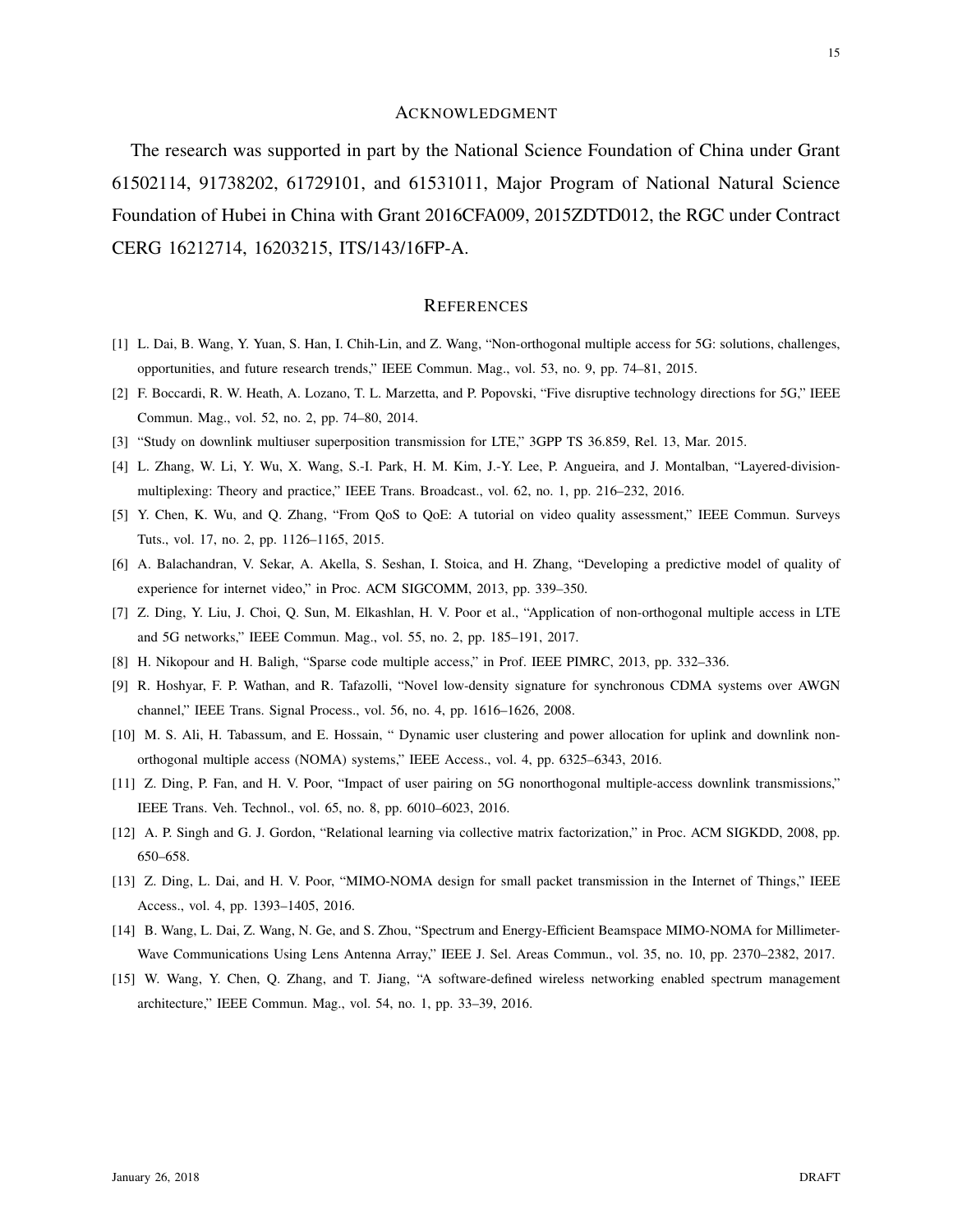### PLACE **PHOTO** HERE

Wei Wang (S'10-M'15) (gswwang@connect.ust.hk) is currently a professor in School of Electronic Information and Communications, Huazhong University of Science and Technology. He received his Ph.D. degree in Department of Computer Science and Engineering from Hong Kong University of Science and Technology. He served as guest editors of Wireless Communications and Mobile Computing, IEEE COMSOC MMTC Communications, and TPC of INFOCOM, GBLOBECOM, etc. His research interests include PHY/MAC designs, security, and mobile computing in cyber-physical systems.

PLACE **PHOTO HERE** 

Yuanwei Liu (S'13-M'16) (yuanwei.liu@qmul.ac.uk) is a Lecturer (Assistant Professor) in School of Electronic Engineering and Computer Science at Queen Mary University of London (QMUL) , London, U.K. He was a Postdoctoral Research Fellow at King's College London (KCL) , London, U.K. (Sep. 2016- Aug. 2017). He received the Ph.D. degree from QMUL in 2016. He received the M.S. and B.S. degrees from Beijing University of Posts and Telecommunications (BUPT) in 2014 and 2011, respectively. He currently serves as an Editor of the IEEE Communications Letters and the IEEE Access.

PLACE **PHOTO HERE** 

**Zhiging Luo** (zhiging luo@hust.edu.cn) is currently pursuing his master's degree at school of electronics and information engineering, Huazhong University of Science and Technology, Hubei, China. Before that, he has received his Bachelors degree in communication engineering from Jilin University, Jilin, China, in June 2016. His research interests include PHY/MAC designs and IoT security in wireless networks.

## PLACE **PHOTO HERE**

Tao Jiang (M'06-SM'10) (tao.jiang@ieee.org) is currently a Chair Professor with the School of Electronics Information and Communications, Huazhong University of Science and Technology, Wuhan, P. R. China. He has authored or co-authored more 300 technical papers in major journals and conferences and 5 books in the areas of wireless communications and networks. He was invited to serve as TPC Symposium Chair for the IEEE GLOBECOM 2013, IEEEE WCNC 2013 and ICCC 2013. He is served or serving as associate editor of some technical journals in communications, including in IEEE Transactions on Signal

Processing, IEEE Communications Surveys and Tutorials, IEEE Transactions on Vehicular Technology, IEEE Internet of Things Journal, and he is the associate editor-in-chief of China Communications, etc.. He is a senior member of IEEE.